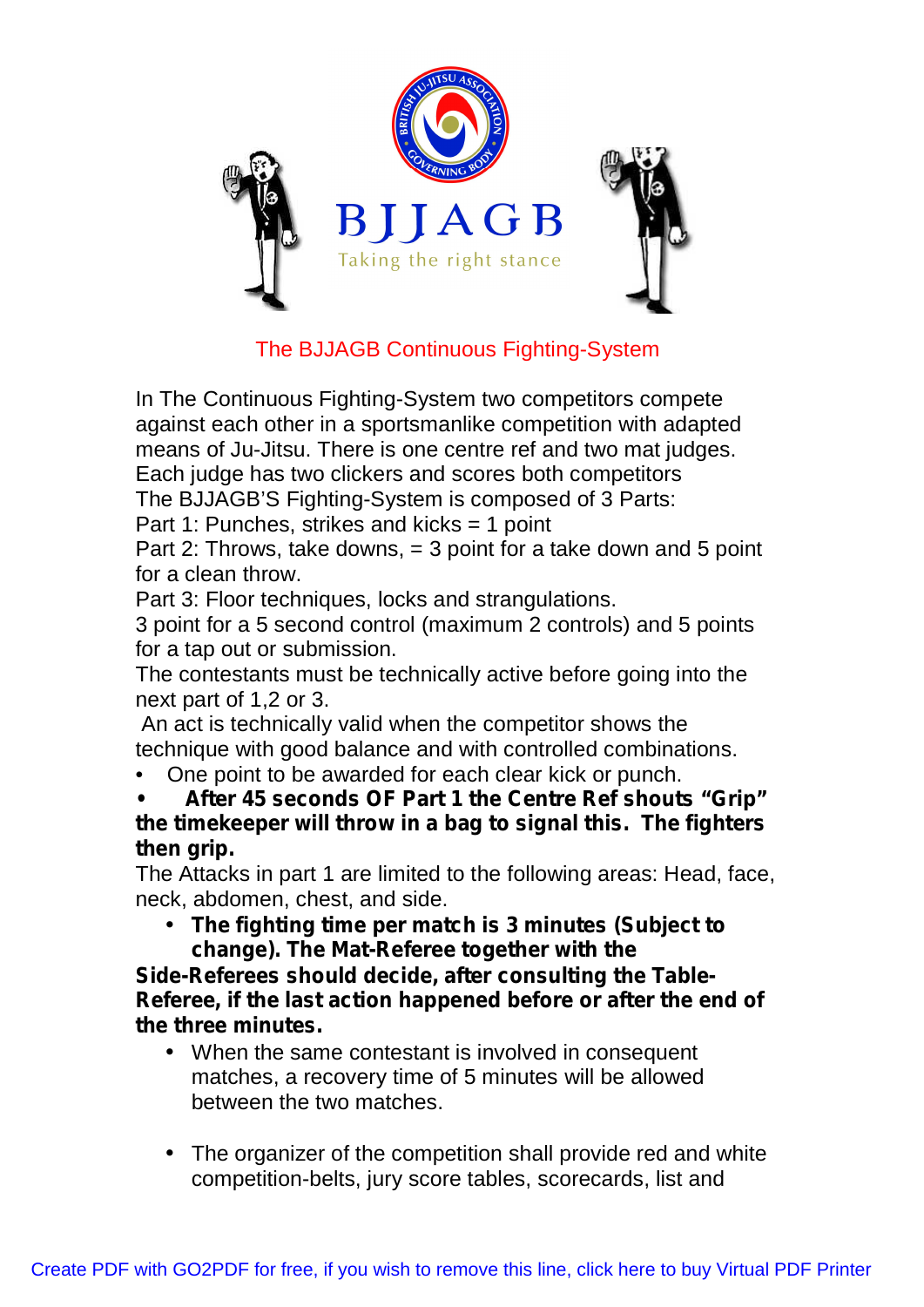administration papers, a place for the referees and the technical committee.

- The contestants are required to wear soft, short and light hand protectors and soft shin and instep protectors.
- The protectors must be made of soft foam and should be at least 2cm thick and with upper limit of 3 cm.
- Protectors must be in the right size and in good order.
- It is compulsory to have groin guard and mouthpiece. Female competitors may wear a chest protection and must wear a plain crew neck t shirt of good length to go into the Gi **Trousers**
- Foot / Shinbone protections, jockstrap and chest-protections must be worn beneath the Gi.
- Long hair must be tied up with soft hair-band.

## **THE Course of the match**

- The contestants start facing one another in the middle of the competition area approximately two meters apart. The contestant with the red belt stays on the MR's right side. At the sign of the MR the competitors will make a standing bow referees and then to each other.
- After the MR announced "Hajime", the match starts in Part 1.
- As soon as the contest moves to the second part Punches, strikes and kicks are not longer allowed except if they are performed simultaneous with the initial grip.
- As soon as one of the contestants has been thrown *(15 seconds is allowed for this but the referee may use his or her discretion if he feels a throw is imminent)*or taken down and is sitting or laying on the floor the match continues in Part 3.
- The contestant must be active in all parts.
- In Part 1, if a contestant only rushes towards the opponent without making a technical action or if he is in a dangerous position for himself a yellow card will be issued and the match will continue in part 1.
- Throws must start in the competition area. The opponent may be thrown to the safety area, provided the throw presents no injury risk for the opponent.
- At the end of the match, the MR announces the winner after consulting the scores of the side referees and orders the standing bow first to each other, then to the referees, which are standing on one line in the fighting area opposite to the table referees.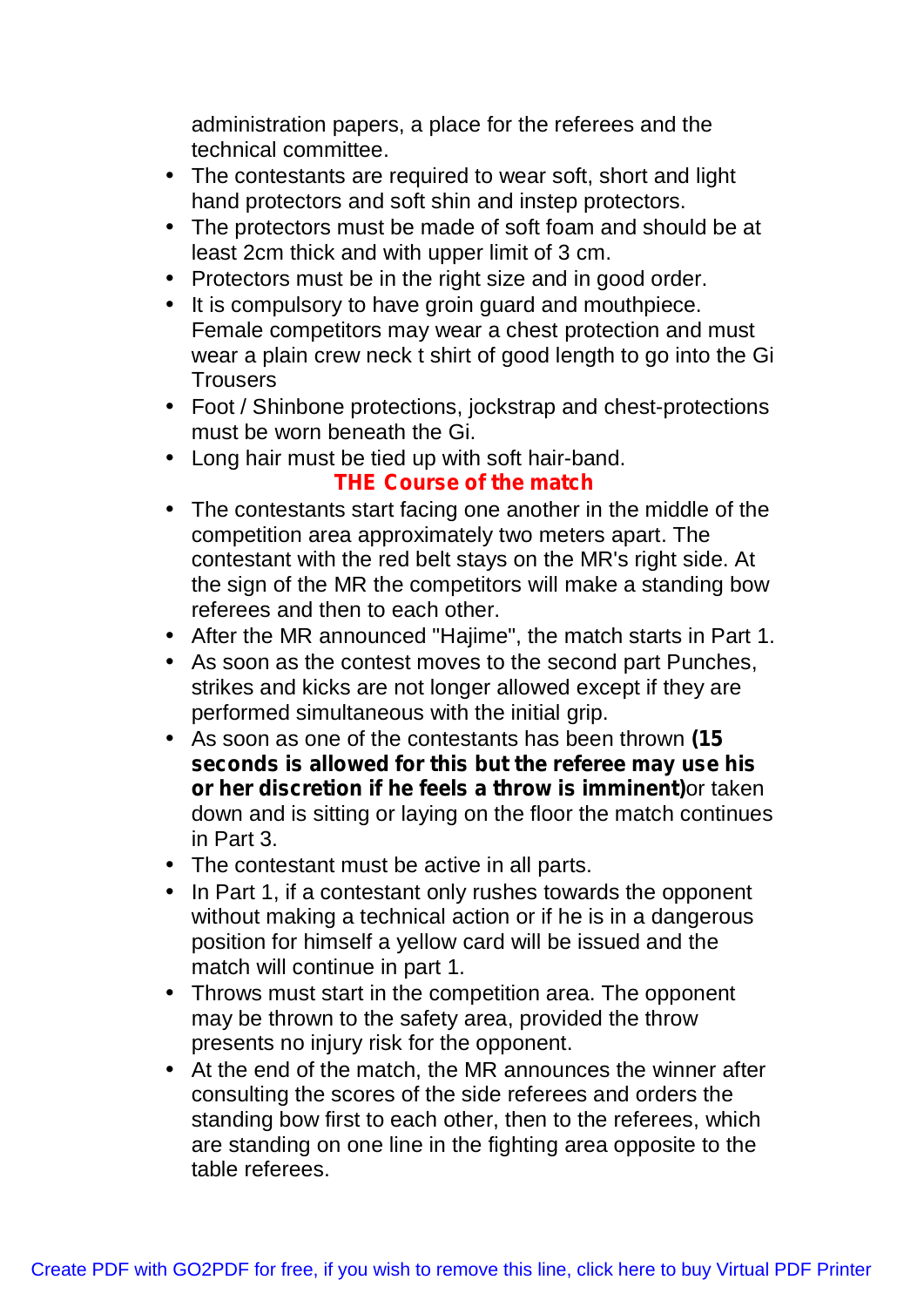## **Section 11: Application of "Hajime", "Matte",**

- The MR shall announce "Hajime" to start and to restart the match after "Matte".
- The MR shall announce "Matte" to stop the match temporarily in the following cases:

1. If one or both contestants left the competition area.

2. If one or both contestants performed a forbidden act in Part 1

3. If one or both contestants are injured or are taken ill.

4. If one of the contestants can't tap by himself during a strangulation or lock.

5. When time is expired

7. In any other case when the MR finds it necessary (e.g. to reset the Gi or to deliver judgments)

8. In any other case when one of the SRs finds it necessary and therefore claps his hands.

9. The fight has finished.

• **Matte** shall be used if the MR must temporarily stop the fighters. In this case, the contestants are not allowed to move anymore. **Matte** will be announced:

1. To give one or both competitors a warning for passivity in Part 2 or Part 3.

2. To give one or both contestants a yellow card or red card in Part 2 or Part 3.

3. Any other time the MR finds it necessary.

d. After **Matte** the contestants continue exactly in the same position they were, when the Command was announced. To actually start again the match, the MR announces "Hajime ".

### **The following actions may receive a warning, a yellow card or a red card**

1. If one or both contestants show passivity or minor technical infringements.

2. To deliver multiple uncontrolled, poor form punches

3. To deliberately go outside the warning area with both feet.

- 4. To purposely push the opponent outside the warning area.
- 5. To purposely deliver kicks or punches after the beginning of Part

6. To make any further actions after "Matte" has been announced.

7. To deliver punches, strikes and kicks to the legs.

8. To deliver punches, strikes and kicks at the opponent if he is lying down.

9. To make locks on fingers or toes.

10. To make cross-legged locks around the kidneys.

11. To make a strangulation with bare hands / fingers.